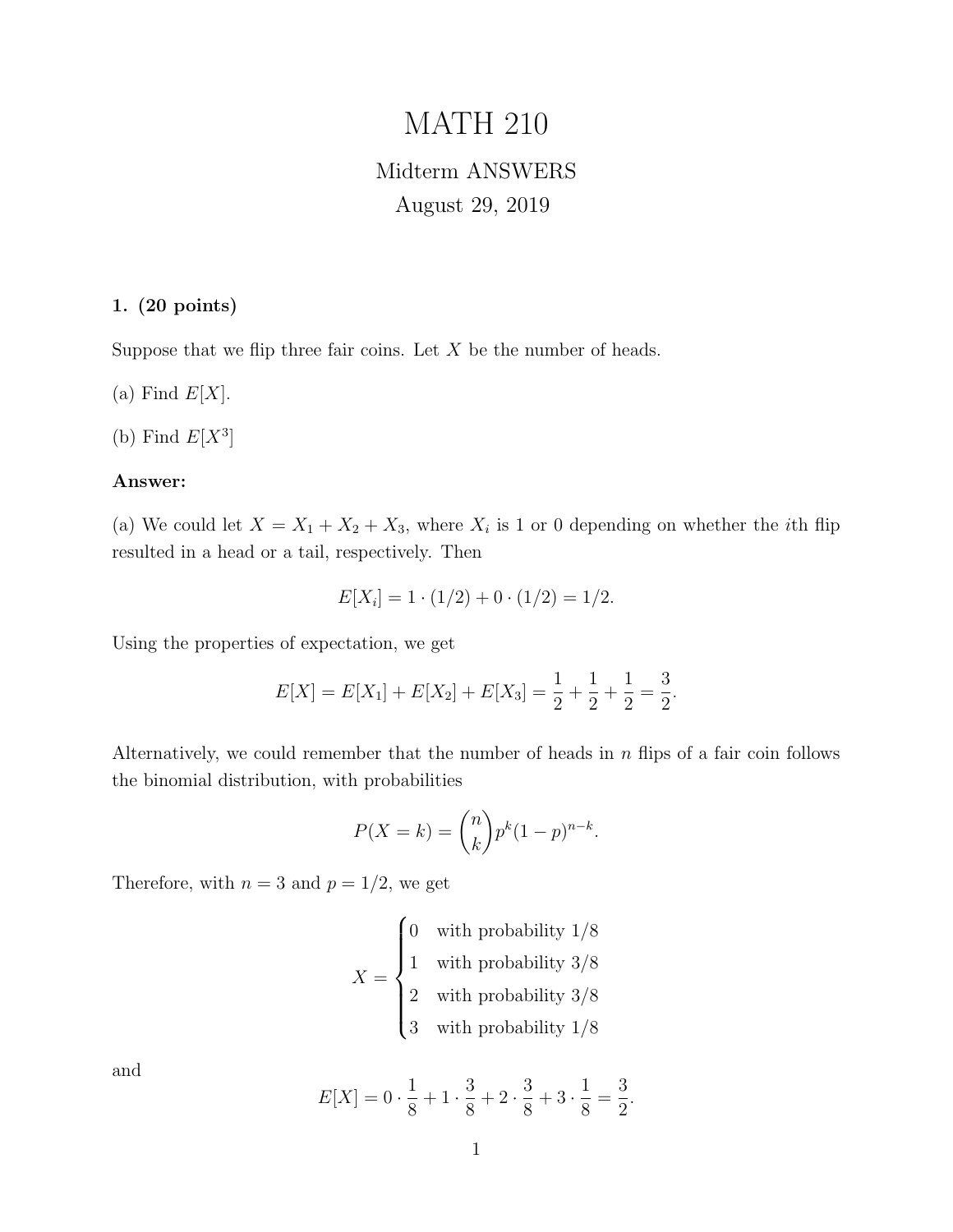(b) Using the binomial probabilities as above, we get

$$
E[X^3] = 0^3 \cdot \frac{1}{8} + 1^3 \cdot \frac{3}{8} + 2^3 \cdot \frac{3}{8} + 3^3 \cdot \frac{1}{8}
$$

$$
= \frac{1 \cdot 3 + 8 \cdot 3 + 27}{8} = \frac{54}{8} = \frac{27}{4}.
$$

## 2. (20 points)

Assume that the continuously compounded interest rate  $r$  is constant. Assume that today's date is January 1, 2019 and that 2019 is the first year we are considering. Suppose that you have a security that pays 1000 dollars at the end of each year, with the first payment in the fifth year and the last payment in the fourteenth year. Then it switches to paying 2000 a year at the end of each year, from the fifteenth year through the twentieth year.

Find the present value of this security, and simplify your answer so that you don't have a long sum of terms.

## Answer:

The present value of each dollar paid at the end of the *n*th year is  $e^{-rn}$ . So the present value of the first group of payments is

$$
A_1 = 1000e^{-5r} + \dots + 1000e^{-14r}
$$

and the present value of the second group of payments is

$$
A_1 = 2000e^{-15r} + \dots + 2000e^{-20r}
$$

Using our formula for summing a geometric series, we get

$$
A_1 = 1000e^{-5r} \left(1 + e^{-r} + \dots + e^{-9r}\right)
$$
  
=  $1000e^{-5r} \frac{1 - e^{-10r}}{1 - e^{-r}}$   
=  $1000 \frac{e^{-5r} - e^{-15r}}{1 - e^{-r}}$ 

Also,

$$
A_2 = 2000e^{-15r} \left( 1 + e^{-r} + \dots + e^{-5r} \right)
$$
  
= 2000e^{-15r} \frac{1 - e^{-6r}}{1 - e^{-r}}  
= 2000 \frac{e^{-15r} - e^{-21r}}{1 - e^{-r}}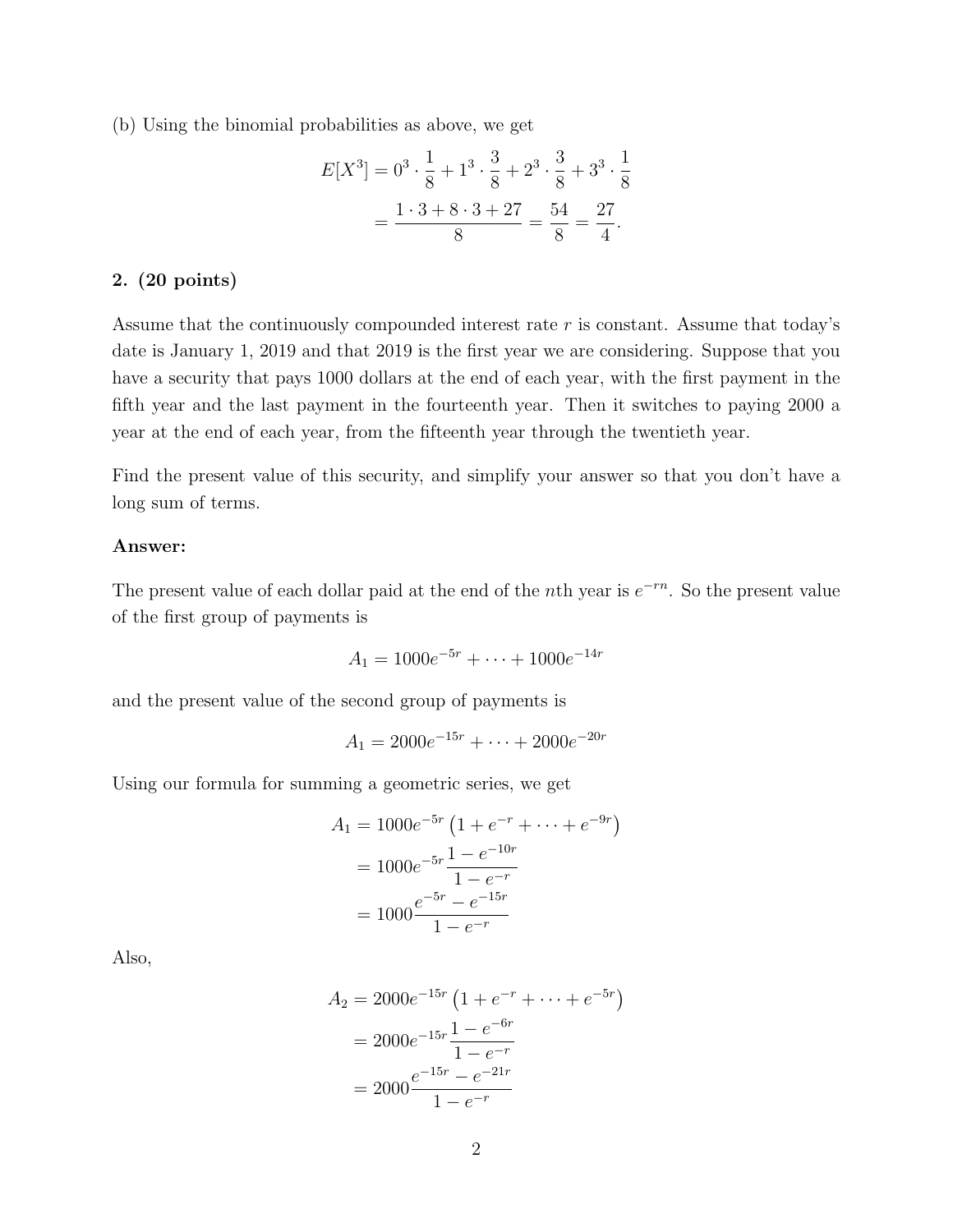Altogether, the present value is

$$
1000 \frac{e^{-5r} - e^{-15r}}{1 - e^{-r}} + 2000 \frac{e^{-15r} - e^{-21r}}{1 - e^{-r}}.
$$

It is also possible to break down the payments as (i) 1000 dollar payments from the fifth through the twentieth year, and (ii) 1000 payments from the fifteenth through the twentieth year. The formula you get would look a little different, but should be equivalent.

## 3. (20 points)

Suppose interest rates are not constant. You have an offer of a summer internship at Tesla, and you will be paid 4500 dollars at the end of each of the months June, July, and August. Call those times  $T_1, T_2, T_3$  and let t be the current time.

(These are true figures from a Google search).

However, last night you got a call from Elon Musk (CEO of Tesla), offering you the choice of the above fixed salary or payments of N shares of Tesla stock for each of the three months. The current price of Tesla stock is 260 dollars per share.

(a) Find the value of N so that at the current time t, both offers are equally valuable to you. Your answer will have to depend on the zero coupon bond prices  $Z(t, T_i)$  for  $i = 1, 2, 3$ . Tesla has never paid dividends on its stock.

You should fully justify your answer.

(b) See the next page.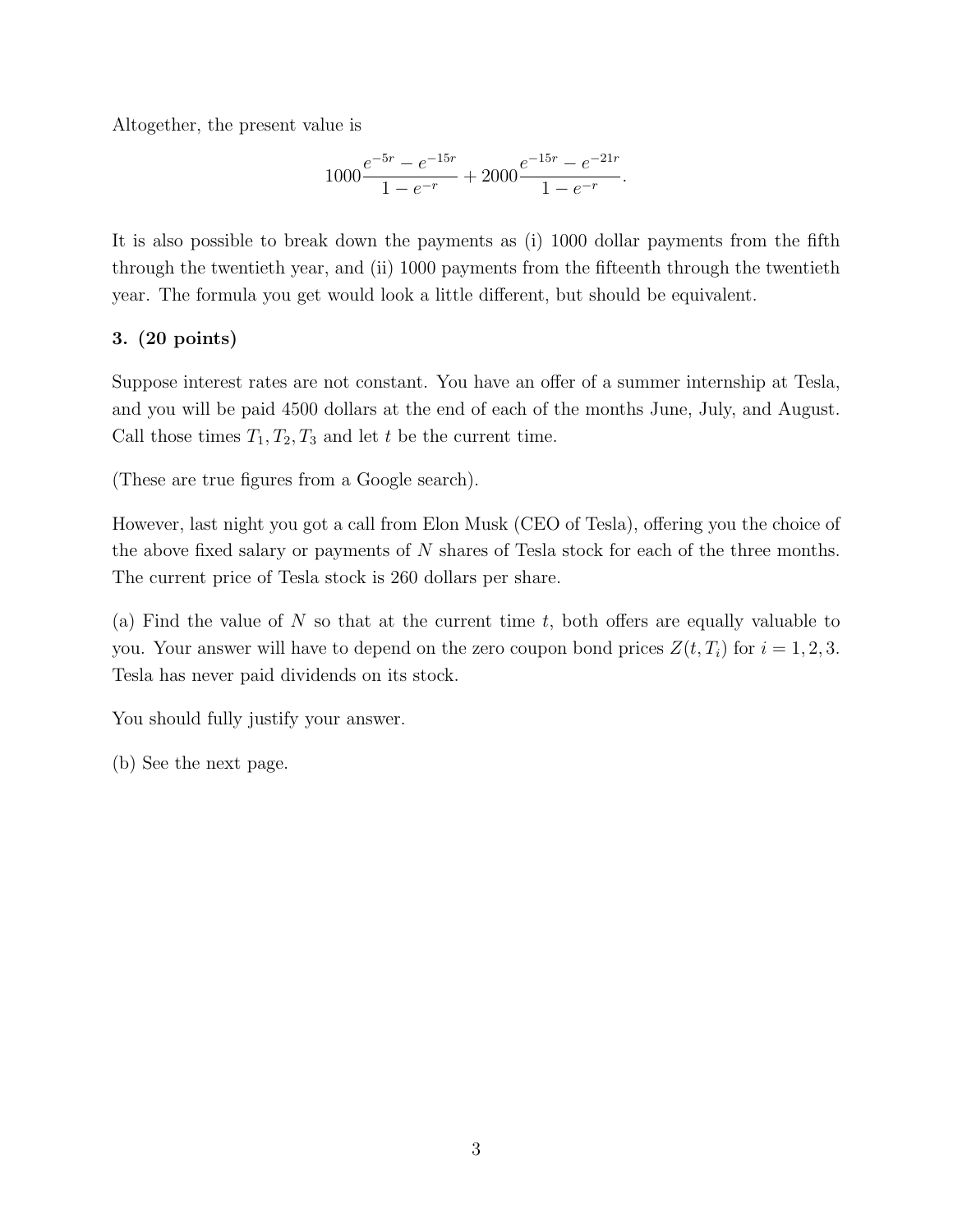(b) Explain how your decision to switch from the fixed salary offer to the offer in shares is equivalent to a combination of forward contracts on the stock.

#### Answer:

(a) The fixed salary offer can be valued using zero coupon bond prices,

$$
4500(Z(t, T_1) + Z(t, T_2) + Z(t, T_3)).
$$

To value the second offer, we can use the replicating portfolio method. Let portfolio A consist of the internship offer of N shares of stock at each time  $T_1, T_2, T_3$ . Let portfolio B consist of 3N shares of Tesla stock, at time t. These portfolios have the same value at time  $T_3$ , namely  $3NS_{T_3}$ , where  $S_T$  is the price of Tesla stock at time T. Therefore they must have the same initial price. The initial price of portfolio B is  $3NS_t = 3N \times 260 = 780N$ . Setting the values of the two offers equal, we get

$$
780N = 4500(Z(t, T_1) + Z(t, T_2) + Z(t, T_3)).
$$

Therefore, both offers would have equal value at the present time  $t$  if

$$
N = \frac{4500}{780} (Z(t, T_1) + Z(t, T_2) + Z(t, T_3)).
$$

(b) By giving up the fixed salary offer and accepting the offer in shares, you are in effect paying 4500 each month for N shares. Thus, switching offers would be equivalent to entering N forward contracts each month. Each contract would involve buying a share for price  $K = 4500/N$ .

## 4. (20 points)

Let t be the current time. Suppose that you know that at some future time  $T$  you will have to take out a LIBOR loan for amount  $M$  to pay tuition at UR. You will accept the rate which prevails at time  $T$  when you take out the loan. You intend to pay the money back at time  $T + \alpha$ . Your roommate comes from a rich family and offers to loan you the money at half the LIBOR rate which prevails at time T. However, because you are a person of outstanding character, you insist on giving your roommate a payment of N now (at time  $t$ ) which would compensate for this lower rate. How much should you give your roommate?

Hint: Think of it from the point of view of your roommate, who will be losing money unless he/she receives the payment of N at time t. Try to choose N so that your roommate's "portfolio" would have value 0 at time  $t$ , so he/she would be neither gaining nor losing. Be careful that your answer for  $N$  does not include quantities which are unknown at time  $t$ .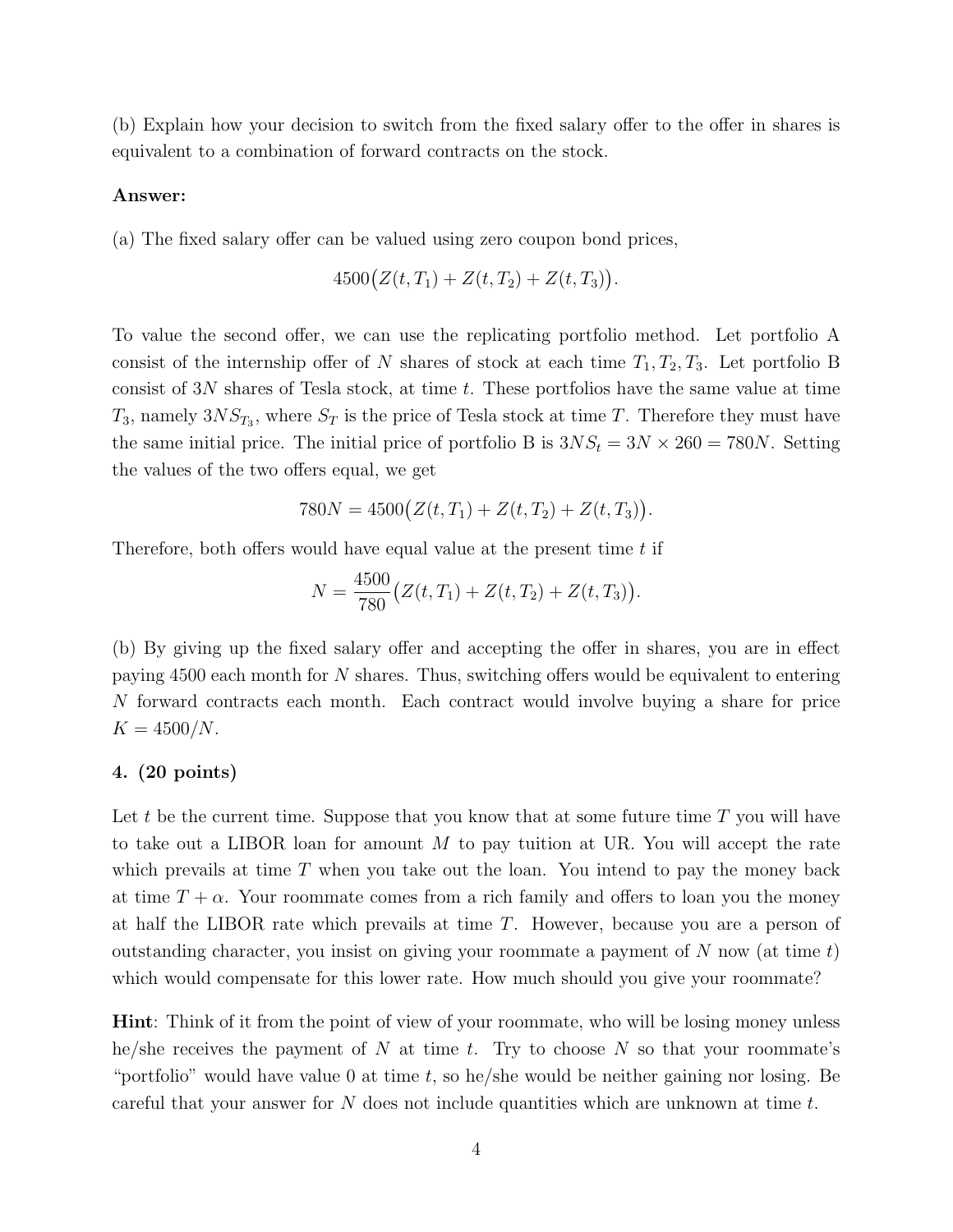## Answer:

Your roomate's portfolio consists of two parts: an amount  $N$  at time  $t$  and an amount  $-(1/2)M\alpha L_T[T, T + \alpha]$  at time  $T + \alpha$ , due to your paying only half interest on the amount M. The factor of  $-1/2$  reflects your roomate's offer to pay the other half of the LIBOR payment. Also, at time t the LIBOR payment  $\alpha L_T[T, T+\alpha]$  is worth the same as the forward LIBOR payment  $\alpha L_t[T, T + \alpha]$ . Bringing the amount  $-(1/2)M \alpha L_t[T, T + \alpha]$  at time  $T + \alpha$ to time t, we would multiply by  $Z(t, T + \alpha)$  to get

$$
-\frac{1}{2}M\alpha L_t[T,T+\alpha]Z(t,T+\alpha)
$$

Thus, the total value of your roomate's portfolio at time  $t$  would be

$$
N - \frac{1}{2} M \alpha L_t[T, T + \alpha] Z(t, T + \alpha).
$$

Setting this equal to zero, we conclude that

$$
N = \frac{1}{2} M \alpha L_t[T, T + \alpha] Z(t, T + \alpha).
$$

Now using the formula for  $L_t$ , we get

$$
L_t[T, T + \alpha] = \frac{Z(t, T) - Z(t, T + \alpha)}{\alpha Z(t, T + \alpha)}.
$$

Substituting, and canceling  $\alpha$  and  $Z(t, T + \alpha)$ , we get

$$
N = \frac{1}{2}M(Z(t,T) - Z(t,T+\alpha))
$$

#### 5. (20 points)

Suppose interest rates are not constant. Let t be the current time, and let  $t < T_0 < T_1 < T_2$ . Assume that each time interval  $[T_{i-1}, T_i]$  has length  $\alpha$ .

Suppose that you enter into the following contract at time t.

- 1. At time  $T_1$  you will pay an amount  $\alpha L_{T_0}[T_0, T_1]$ .
- 2. At time  $T_2$  you will receive an amount  $2\alpha L_{T_0}[T_0, T_1]$ .

Find the value of this contract at time  $t$  in terms of zero coupon bond prices at time  $t$ .